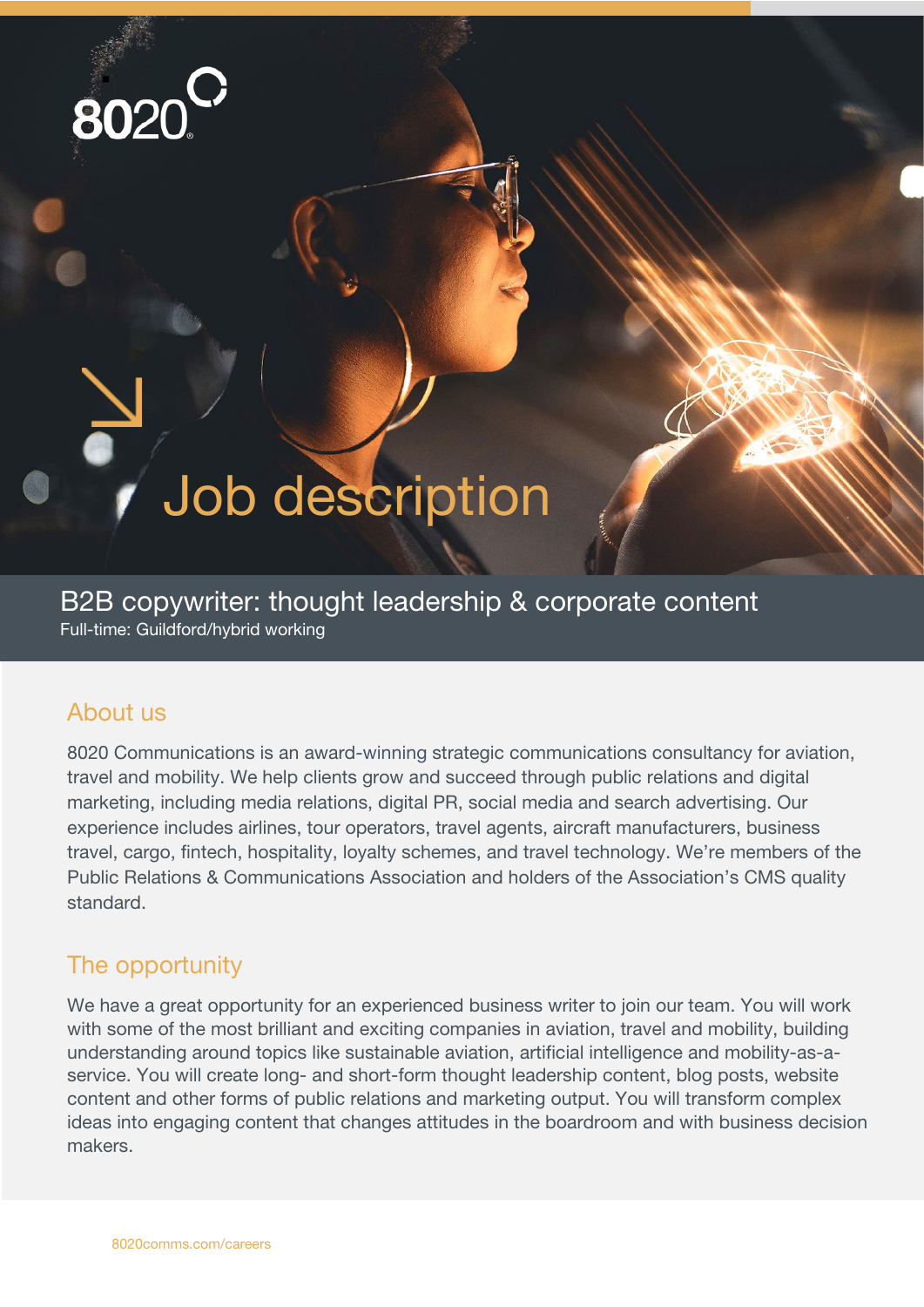Job description

## B2B copywriter: thought leadership & corporate content

You'll be someone who loves crafting words and appreciates quality journalism. With a marketing mindset, you will know how to make readers' interests and marketing objectives meet in the middle.

You will be clear and concise in your writing and fastidious in your use of grammar. You will have the confidence to interview client executives up to CEO level and to challenge briefs constructively when necessary. You will instinctively undertake your own research to add heft and interest to your output. You will write for people but embrace the value of keyword research to ensure your work performs well online.

As well as creating your own writing, you will help account team leaders to review and improve the written work of freelancers and other colleagues.

Reporting to 8020's operations director, you will assist various account teams in creating copy that delights our clients and delivers for them. Under our hybrid working arrangements, you will work in our Guildford office 2-3 days a week to keep in touch with developments at our clients and their industries.

#### **Responsibilities**

- **Researching and writing thought leadership articles, blog posts, whitepapers, social** posts, case studies, website content, video scripts, speeches and other public relations and marketing output
- **Mastering complex and sometimes dry or technical information to produce** communications material that is clear and compelling
- Interviewing senior client executives and subject matter experts to inform your writing
- **Undertaking desk research to learn about topics and find complementary sources to cite** in your work
- **Understanding and adapting to the client's corporate tone of voice, helping them to** speak appropriately to their audiences
- **Proofreading and copy editing of freelancers' and colleagues' work to ensure** grammatical correctness, clear narratives and brand alignment
- With our digital marketing specialists, using keyword research and data-led insights to refine and optimise content to drive engagement and SEO performance
- **Working with account teams to forge strong client relationships and deliver excellent** service
- Helping account teams to meet client objectives, values, budgets, and deadlines
- **Continually improving knowledge of our clients' products, capabilities and market sectors**